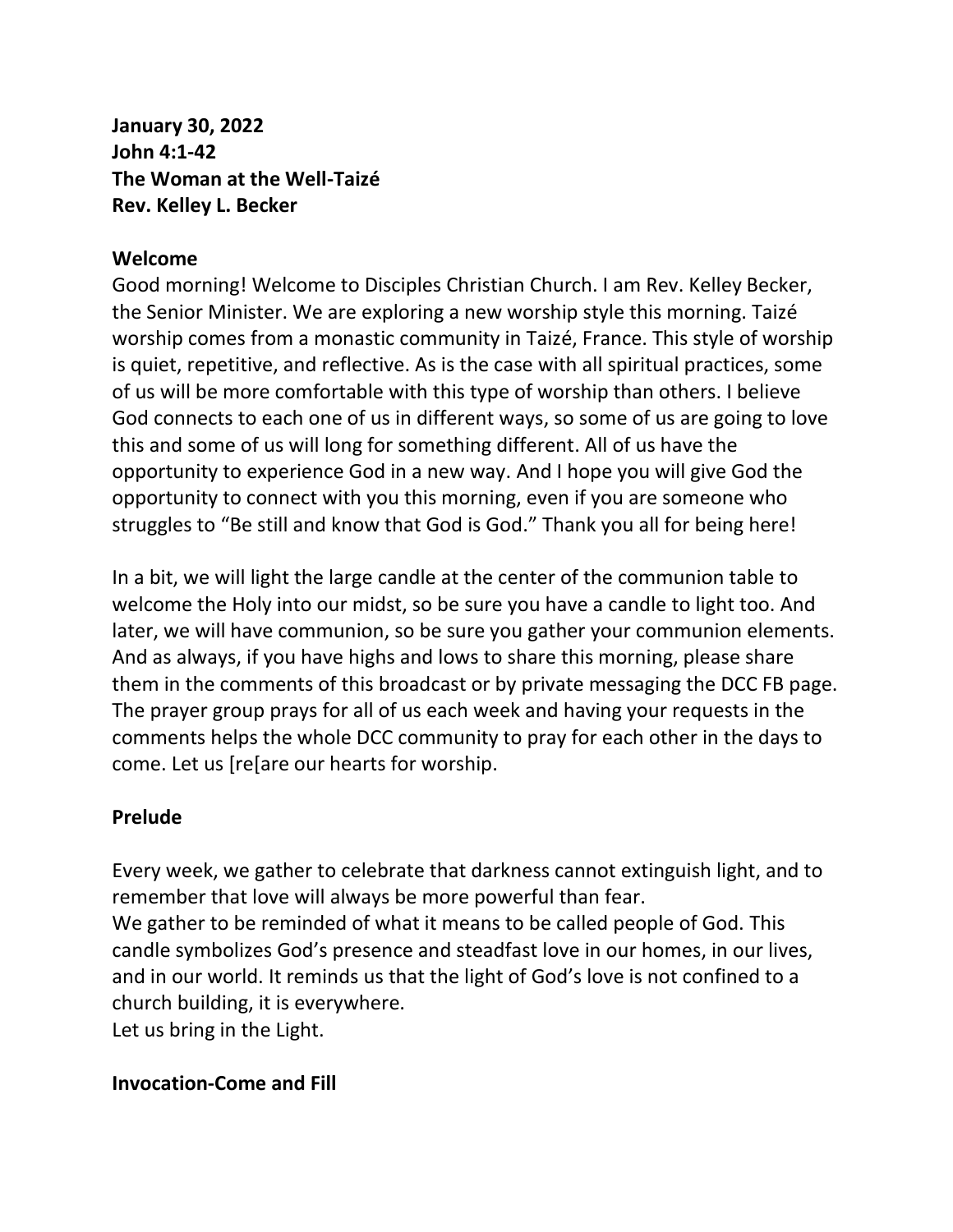#### **Call to Worship**

Let all who yearn for connection, all who hunger for justice and thirst for bodily renewal come and be replenished. With hope and expectation, we bring all that our soul's desire. Let everyone weary from isolation or overwhelmed by life's challenges come and find rest in God's care. All the ones who come seeking community be received in Holy Embrace. May the presence and provision of God be manifest among us that all may have what they need. We come to give, we come to receive, we come to grow in love.

## **Songs: This Is the Day**

#### **Psalm 42**

As a deer longs for flowing streams, so my soul longs for you, O God. **<sup>2</sup>** My soul thirsts for God, for the living God. When shall I come and behold the face of God? **<sup>3</sup>** My tears have been my food day and night, while people say to me continually, "Where is your God?" **<sup>4</sup>** These things I remember, as I pour out my soul: how I went with the throng,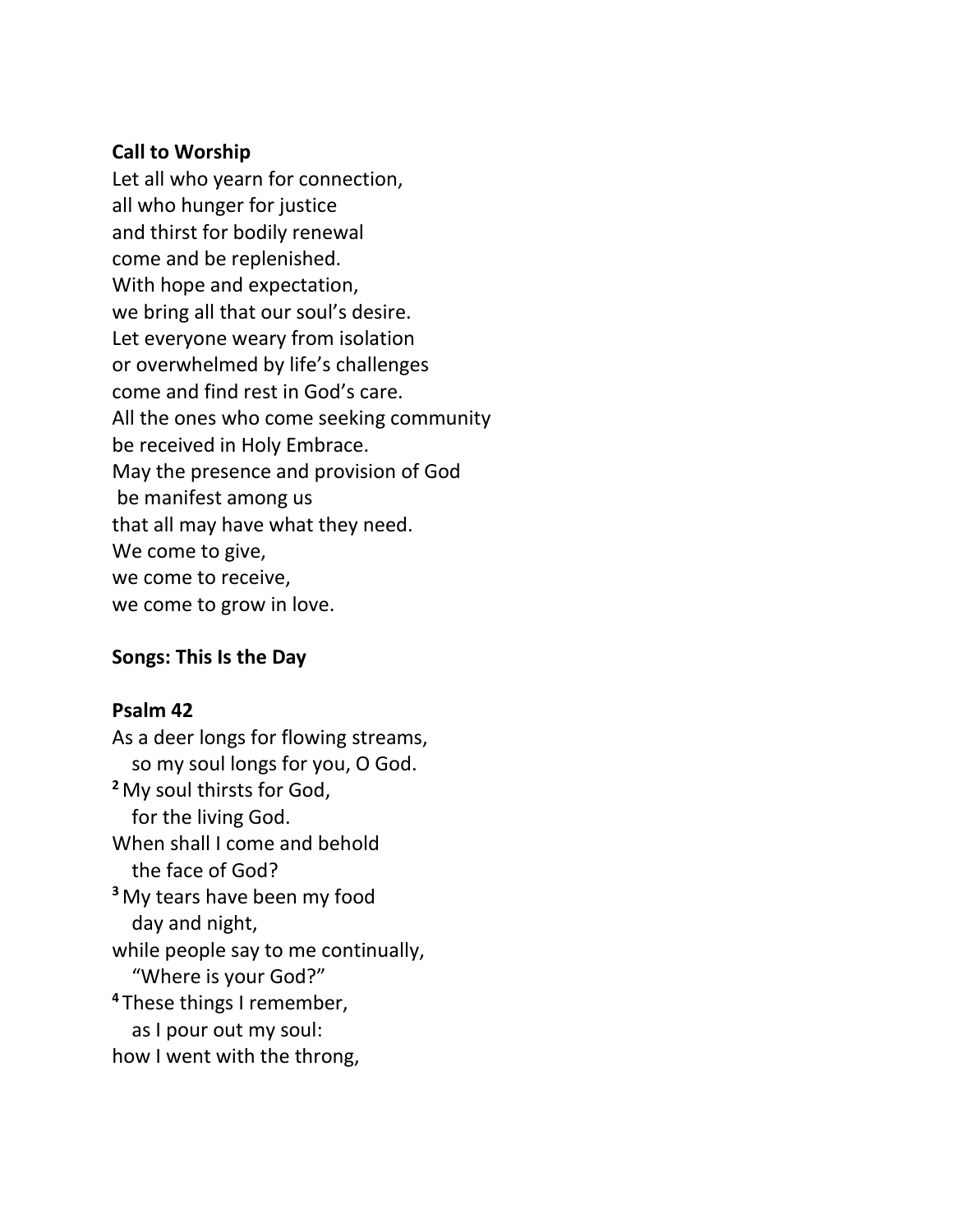and led them in procession to the house of God, with glad shouts and songs of thanksgiving, a multitude keeping festival. **<sup>5</sup>**Why are you cast down, O my soul, and why are you disquieted within me? Hope in God; for I shall again praise God, my help **<sup>6</sup>** and my God. My soul is cast down within me; therefore I remember you… **<sup>7</sup>**Deep calls to deep at the thunder of your waterfalls; all your waves and your billows have gone over me. **<sup>8</sup>** By day the Lord commands steadfast love, and at night God's song is with me, a prayer to the God of my life. **9** I say to God, my rock, "Why have you forgotten me? Why must I walk about mournfully because the enemy oppresses me?" **<sup>10</sup>** As with a deadly wound in my body, my adversaries taunt me, while they say to me continually, "Where is your God?" Why are you cast down, O my soul, and why are you disquieted within me? Hope in God; for I shall again praise God, my help and my God.

### **Song: In the Lord**

#### **Prayer**

We have come to a time of community prayer.

Please respond to each spoken petition, by singing the words on the screen. Let us pray: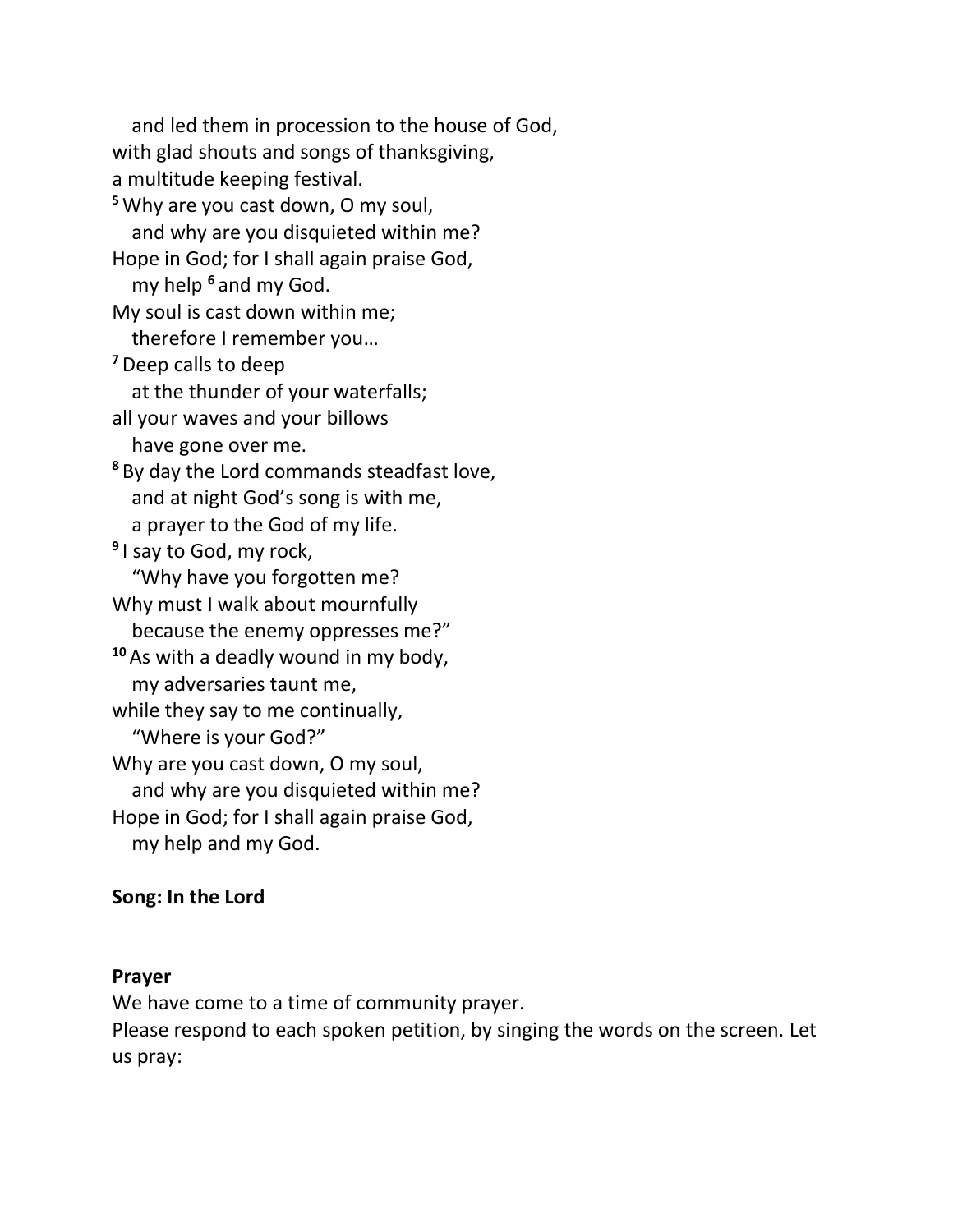Holy One,

It is a gift to pray together this morning. We know that no matter where we are, you are there too, we are never out of your reach. You hear every longing of our souls and every cry of our hearts. Hear us now as we pray:

Awaken us anew to the damage we have done and continue to do to your world. Compel us to be good stewards of the land, air, sea, and all the creatures with whom we share this earth. Remind us that the choices we make about what we drive, what we wear, what we eat, and how we live affect our neighbors down the street and around the world.

# **O Lord Hear My Prayer**

Cultivate a spirit of humility and compassion in the world's leaders. Give them wisdom to create opportunities for peace and reconciliation. Inspire them to refuse to see war as an option. Grant them courage to work on the root causes of war: poverty, religion, and greed. Make peacemaking a priority in our nations, our communities, and our homes.

## **O Lord Hear My Prayer**

Reveal your love and care to all who are sick. Comfort them and bring them healing. Remain with the ones who are caring for them. Give strength to the healthcare workers who, day after day, face COVID patients who did not have to be as sick as they are. Open the eyes and ears of the ones who refuse vaccines and continue to go about their lives as if we are not having a pandemic.

# **O Lord Hear My Prayer**

For all the ones who are struggling with mental health, give them hope. Show them a way back to health and wellness. Give them a vision of a future story so bright that they cannot resist walking toward it. Give them second chances, safe places to land and process, and surround them with professionals who understand trauma and people who know what love looks like.

# **O Lord Hear My Prayer**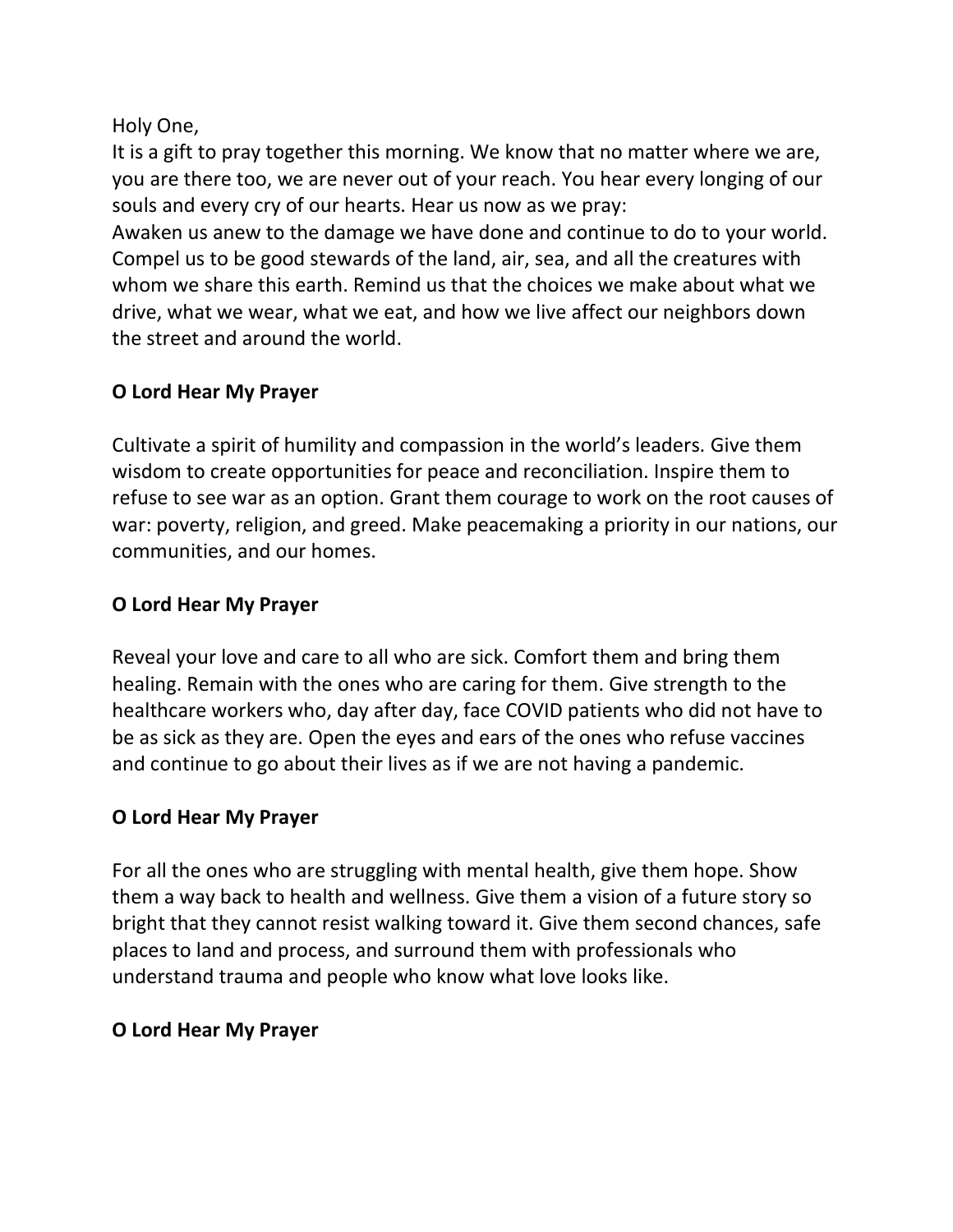Help us see the people in our communities who are especially vulnerable…the ones who are unsheltered, addicted, hungry, and alone. Make us compassionate and kind. Show us how we can ease their suffering and bring wholeness to a world that is broken.

## **O Lord Hear My Prayer**

And for each one of us, for the ones grieving, lonely, overwhelmed, and feeling like we are not enough, remind us that you are near and that we are reflections of you in this world. Teach us to be gentle with ourselves, to care for our bodies, minds, and souls, not as a last resort or a reward, but out of necessity. Remind us that we do not have to earn rest. Thank you, God, for loving us right where we are and loving us into who we were created to be. Amen.

## **O Lord Hear My Prayer**

# **Today's text is from the Gospel of John, it is the story of a Samaritan woman's encounter with Jesus. As the story is read, there will be breaks in which we will have the opportunity to silently reflect.**

### **This is John 4:1-15**

**4** Now when Jesuslearned that the Pharisees had heard, "Jesus is making and baptizing more disciples than John" **<sup>2</sup>**—although it was not Jesus himself but his disciples who baptized— **<sup>3</sup>** he left Judea and started back to Galilee. **<sup>4</sup>** But he had to go through Samaria. <sup>5</sup> So he came to a Samaritan city called Sychar, near the plot of ground that Jacob had given to his son Joseph. **<sup>6</sup>** Jacob's well was there, and Jesus, tired out by his journey, was sitting by the well. It was about noon. **<sup>7</sup>** A Samaritan woman came to draw water, and Jesus said to her, "Give me a drink." **<sup>8</sup>** (His disciples had gone to the city to buy food.) **<sup>9</sup>** The Samaritan woman said to him, "How is it that you, a Jew, ask a drink of me, a woman of Samaria?" (Jews do not share things in common with Samaritans.) **<sup>10</sup>** Jesus answered her, "If you knew the gift of God, and who it is that is saying to you, 'Give me a drink,' you would have asked him, and he would have given you living water." **<sup>11</sup>** The woman said to him, "Sir, you have no bucket, and the well is deep. Where do you get that living water? **<sup>12</sup>** Are you greater than our ancestor Jacob, who gave us the well, and with his sons and his flocks drank from it?" **<sup>13</sup>** Jesus said to her, "Everyone who drinks of this water will be thirsty again, **<sup>14</sup>** but those who drink of the water that I will give them will never be thirsty. The water that I will give will become in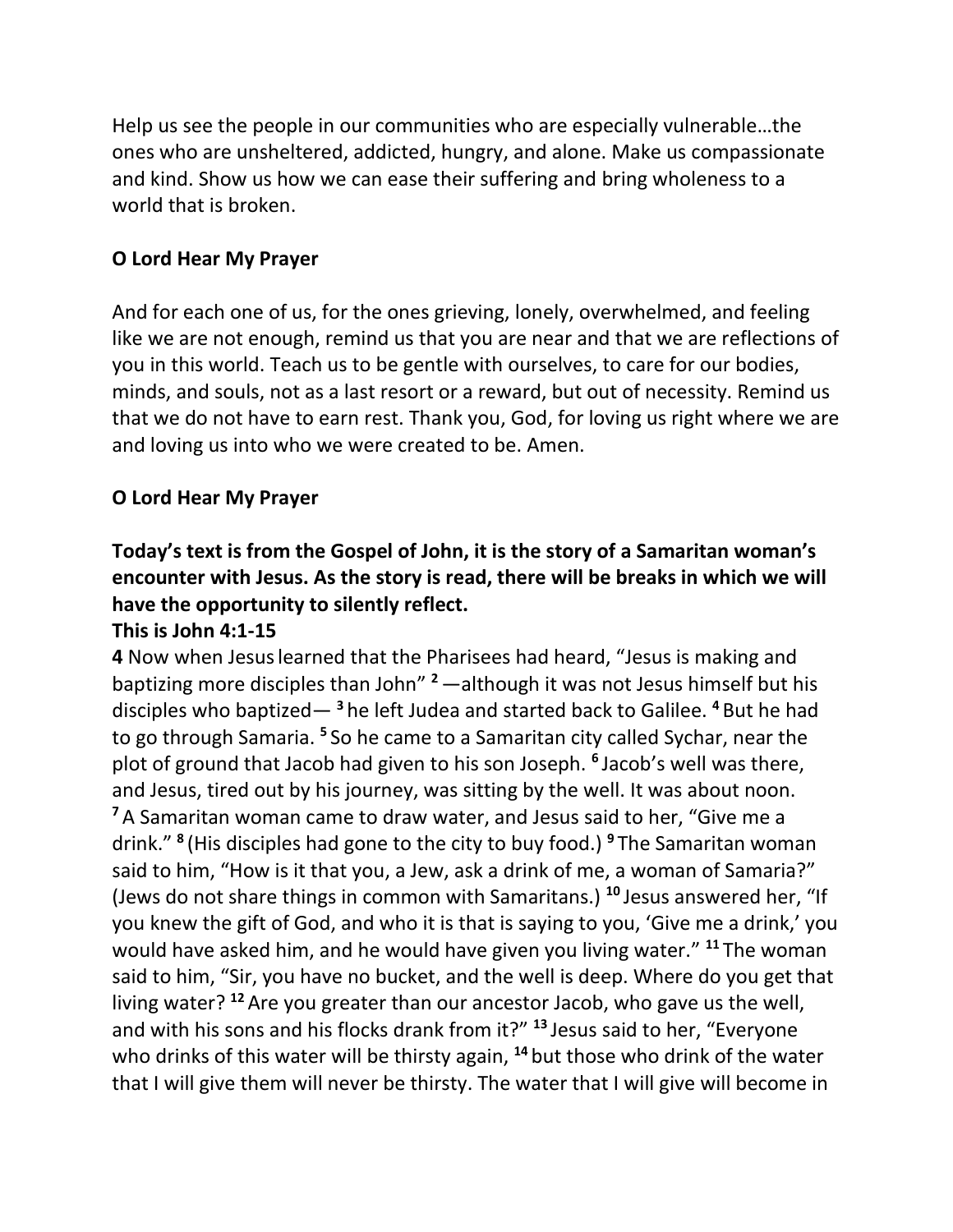them a spring of water gushing up to eternal life." **<sup>15</sup>** The woman said to him, "Sir, give me this water, so that I may never be thirsty or have to keep coming here to draw water."

#### **Slide:**

### **Time of Silence-John 4:1-15**

 **3 minutes**

### **What does the woman's voice sound like?**

### **John 4:16-26**

 $16$  Jesus said to her, "Go, call your husband, and come back."  $17$  The woman answered him, "I have no husband." Jesus said to her, "You are right in saying, 'I have no husband'; <sup>18</sup> for you have had five husbands, and the one you have now is not your husband. What you have said is true!" <sup>19</sup> The woman said to him, "Sir, I see that you are a prophet.  $^{20}$  Our ancestors worshiped on this mountain, but you say that the place where people must worship is in Jerusalem." <sup>21</sup> Jesus said to her, "Woman, believe me, the hour is coming when you will worship the Father neither on this mountain nor in Jerusalem. <sup>22</sup> You worship what you do not know; we worship what we know, for salvation is from the Jews.  $^{23}$  But the hour is coming, and is now here, when the true worshipers will worship the Father in spirit and truth, for the Father seeks such as these to worship him.  $24$  God is spirit, and those who worship him must worship in spirit and truth." <sup>25</sup> The woman said to him, "I know that Messiah is coming" (who is called Christ). "When he comes, he will proclaim all things to us." <sup>26</sup> Jesus said to her, "I am he, the one who is speaking to you."

**Slide:**

**Time of Silence-John 4:16-26 3 minutes What does Jesus' voice sound like?**

## **John 4:27-42**

**<sup>27</sup>** Just then his disciples came. They were astonished that he was speaking with a woman, but no one said, "What do you want?" or, "Why are you speaking with her?" **<sup>28</sup>** Then the woman left her water jar and went back to the city. She said to the people, **<sup>29</sup>** "Come and see a man who told me everything I have ever done! He cannot be the Messiah, can he?" **<sup>30</sup>** They left the city and were on their way to him.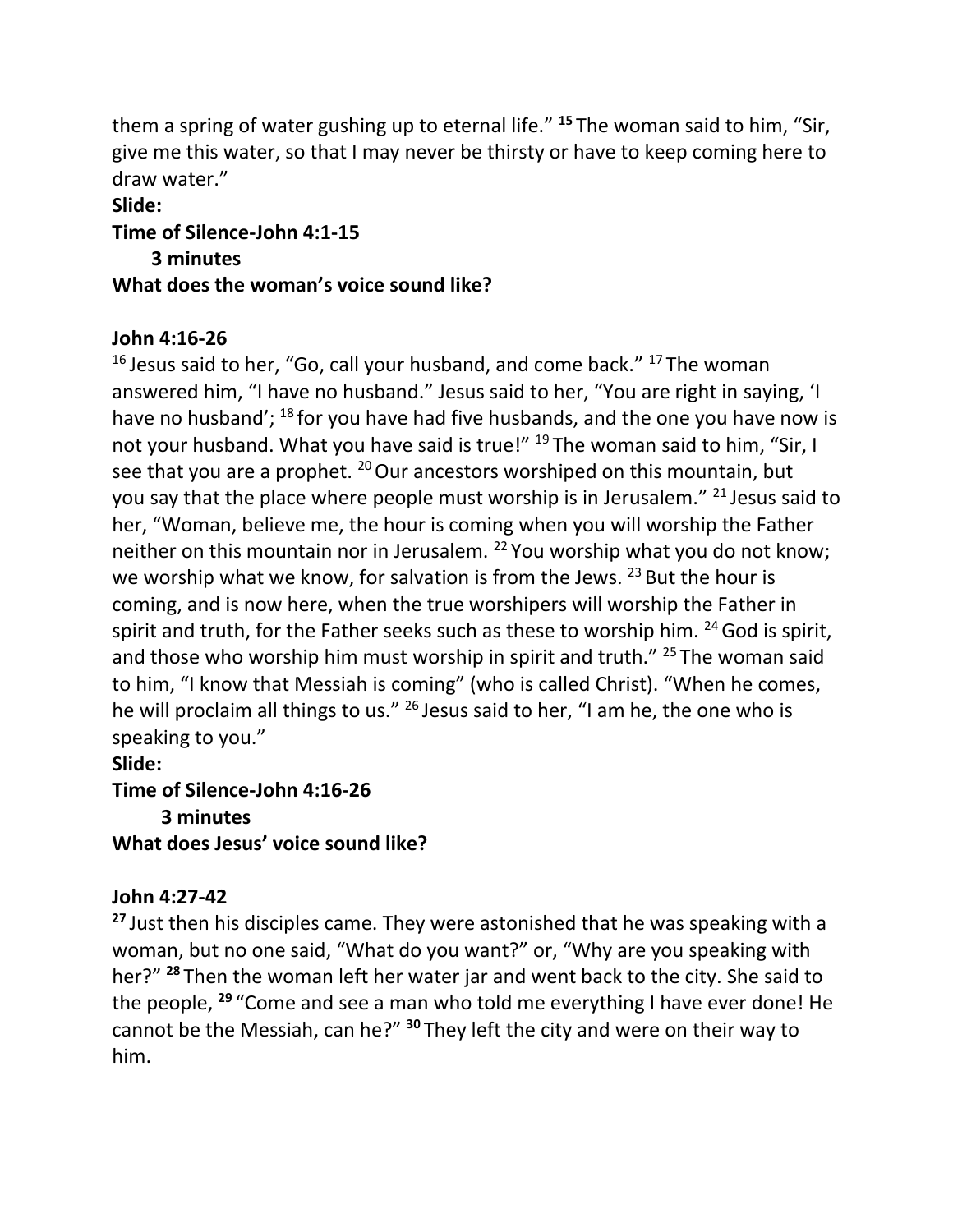**<sup>31</sup>** Meanwhile the disciples were urging him, "Rabbi, eat something." **<sup>32</sup>** But he said to them, "I have food to eat that you do not know about." **<sup>33</sup>** So the disciples said to one another, "Surely no one has brought him something to eat?" **<sup>34</sup>** Jesus said to them, "My food is to do the will of him who sent me and to complete his work. **<sup>35</sup>**Do you not say, 'Four months more, then comes the harvest'? But I tell you, look around you, and see how the fields are ripe for harvesting. **<sup>36</sup>** The reaper is already receiving wages and is gathering fruit for eternal life, so that sower and reaper may rejoice together. **<sup>37</sup>** For here the saying holds true, 'One sows and another reaps.' **<sup>38</sup>** I sent you to reap that for which you did not labor. Others have labored, and you have entered into their labor."

**<sup>39</sup>** Many Samaritans from that city believed in him because of the woman's testimony, "He told me everything I have ever done." **<sup>40</sup>** So when the Samaritans came to him, they asked him to stay with them; and he stayed there two days. **<sup>41</sup>** And many more believed because of his word. **<sup>42</sup>** They said to the woman, "It is no longer because of what you said that we believe, for we have heard for ourselves, and we know that this is truly the Savior of the world."

# **Slide: Time of Silence-John 4:27-42 3 minutes How did the disciples sound? What about the Samaritans?**

## **Song: Bless the Lord**

### **Communion-**

At Disciples Christian Church, communion is open to everyone, whether we are worshiping in person or virtually. You don't have to pretend you believe things you aren't sure about or be a member of the church. No matter who you are, what you have said or done, if you seek to love and be loved, you are welcome at this table where every week we remember the story of the last night Jesus spent with his friends. That night, they gathered around a table for a meal.

All these years later, we gather around this table to get a glimpse of that moment. For when we do, we remember that God welcomes all of us and there is a place set for every one of us. At the table, Jesus took the bread, blessed it, and broke it. He gave some to all of them and there was enough for everyone. He took the cup,